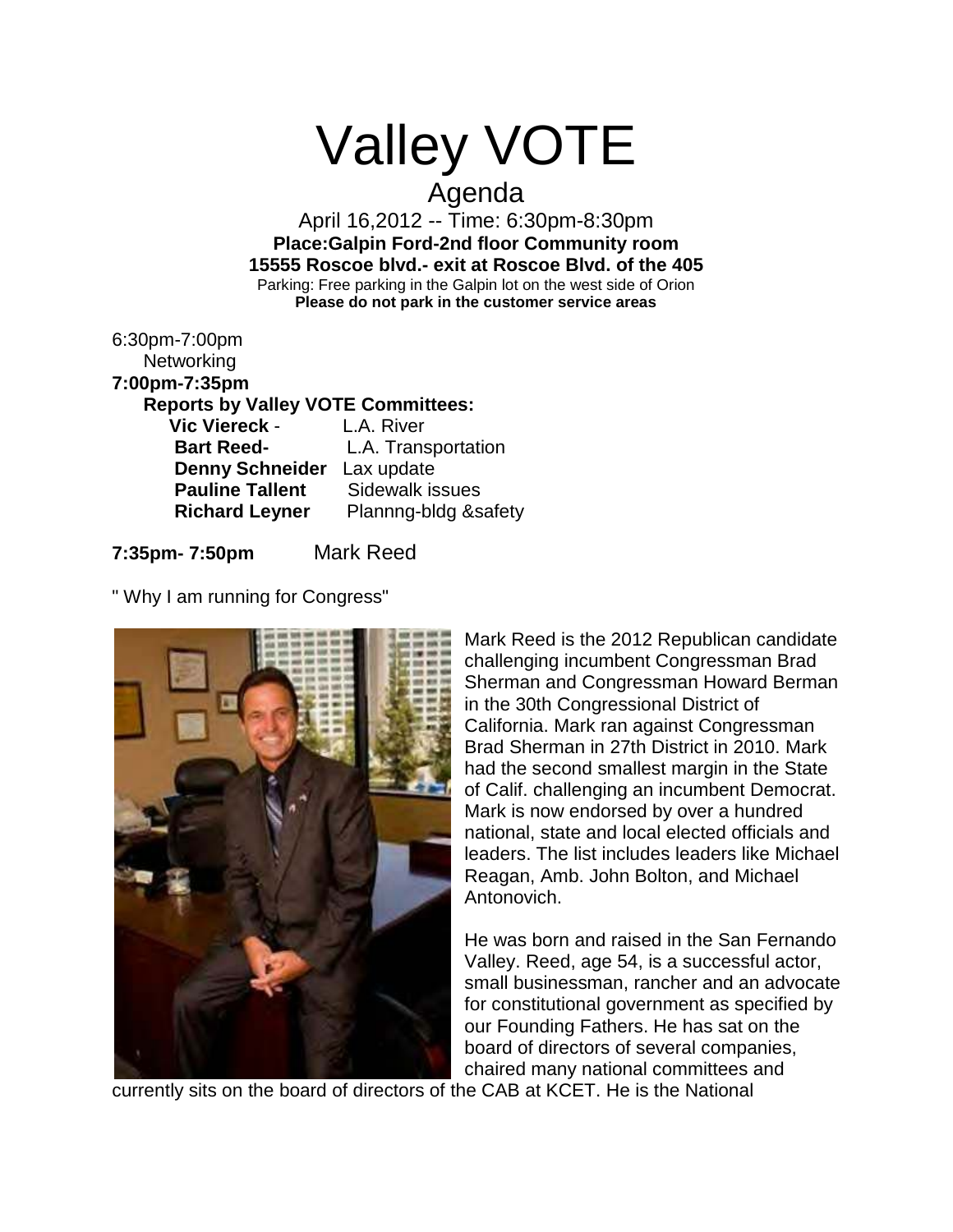Representative for American Indians, dealing with the national issues concerning Indians in Media and diversity contracts with the networks and studios. He has testified several times about vertical integration and consolidation of our media to the Federal Communications Commission. Reed says; "These actions by the media is destroying our ability to receive un-bias reporting of what is happening today in our country."Reed is an avid rancher, horseman, outdoorsman, community advocate and animal lover. He enjoys freshwater and deep sea fishing, hiking and helicopter flying. He is an environmentalist and believes in the preservation of open space and wild scenic rivers. have ten important reasons for caring what happens in Congress - my three children and my seven grandchildren. My wife, Nina, and I have taught them to work before they play, to save before they spend. They're resourceful, thrifty, and self-reliant. But it almost doesn't matter. Because every time Congress bails out another bank, automaker, insurer, or mortgage lender, they pile debt on my children and grandchildren.

We look forward to Mark's comments regarding his campaign.

### **7:50 to 8:30PM**

## City Attorney Carmen Trutanich



Carmen "Nuch" Trutanich was elected Los Angeles City Attorney on May 19,2009 with an over 13% margin of victory and was sworn into office on July 1,2009. Carmen was born and raised in the South Los Angeles neighborhood of San Pedro. He attended the University of Southern California earning both his Bachelor of Science in Accounting and his Masters of Business Administration. He attended law school at night eventually leaving a promising career with Star-Kist Foods to become a Los Angeles County Deputy District Attorney. As a Deputy District Attorney, Mr. Trutanich was assigned to the elite federally funded "Hard Core Gang Division" serving in the Compton Court, until he was asked to assist in the formation of the Environmental/OSHA Division. Even after he transferred to the Environmental/OSHA Division, Carmen retained a multi-trial death penalty gang murder because

it would have been too onerous to leave it to another deputy. To this date, Carmen is